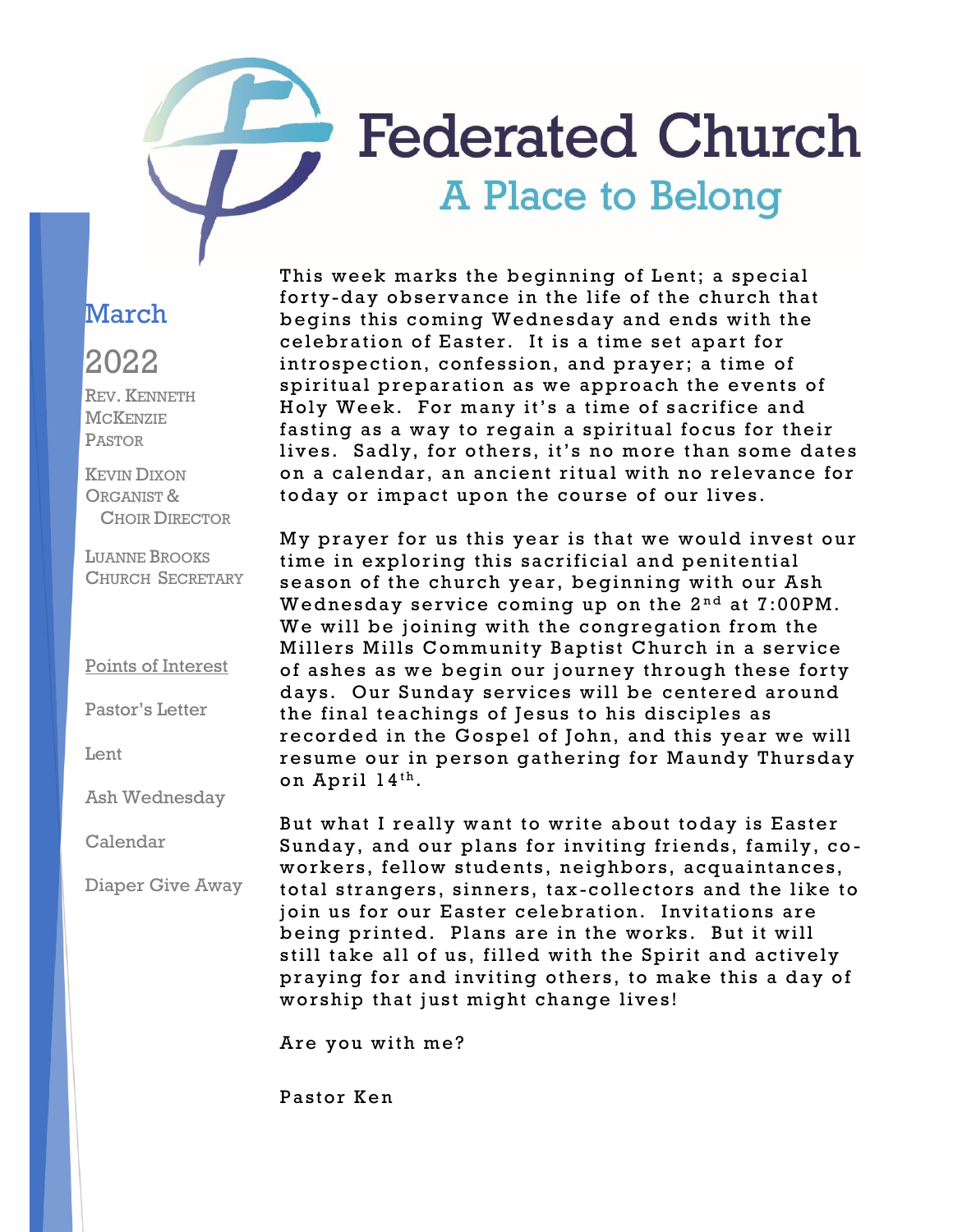## Special Services for Lent

Ash Wednesday – March 2nd, 7:00 PM

Palm Sunday – April 10th, 9:30 AM

Maundy Thursday – April 14th, 7:00 PM

Easter Sunday – April 17th, 9:30 AM

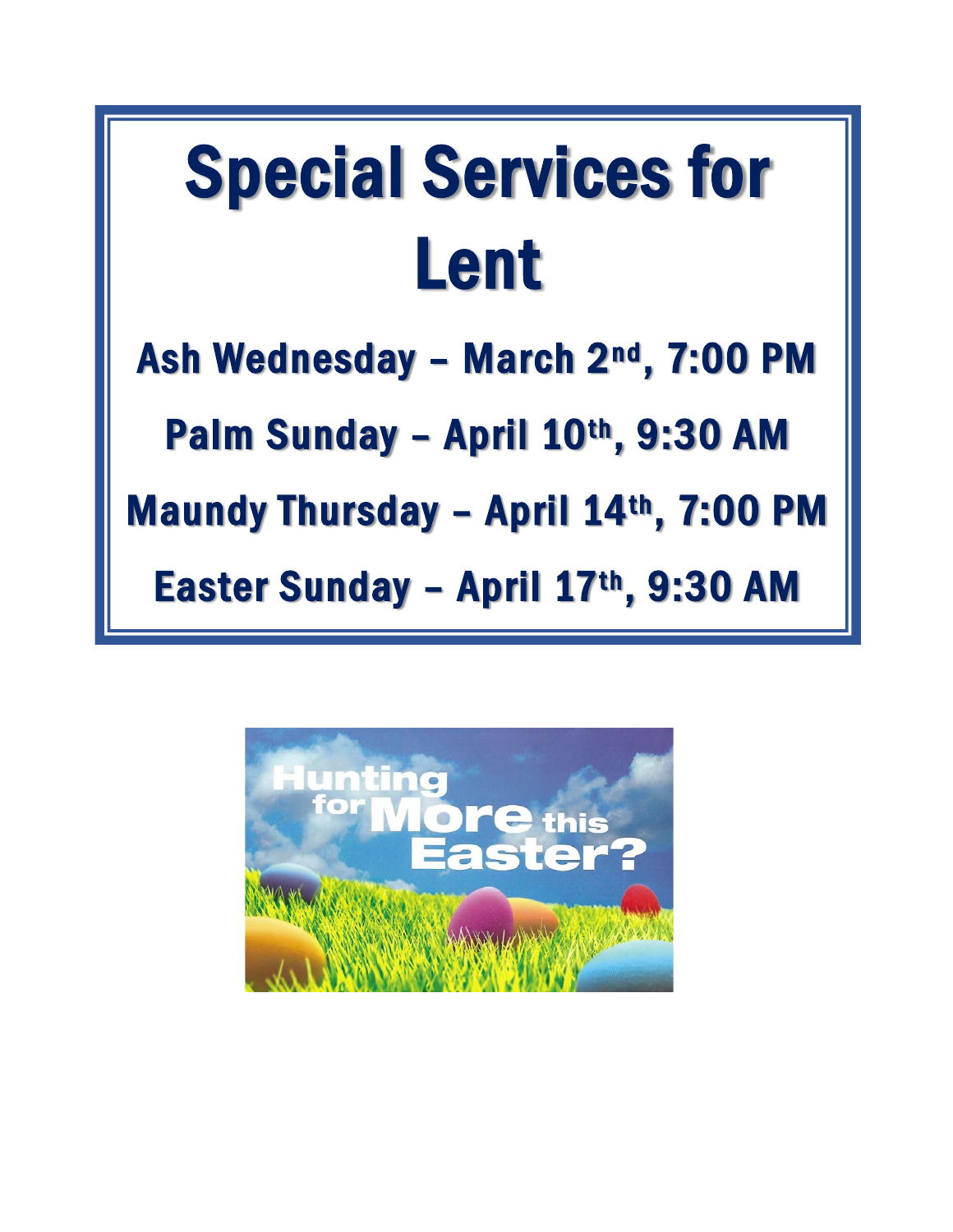

Wednesday, March 2nd at 7:00 pm



Download our app and keep up to date on every thing happening here at the Federated Church.

Coffee, Clergy, & **Conversation Tuesdays from**  $9:30 - 11:00$  AM



Join us in person every Tuesday for Coffee, Clergy, & Conversation.

Last Sunday Pastor Ken challenged the congregation to figure out just how much wine Jesus made for the Wedding at Cana. One person responded to that challenge and correctly figured out that between 120 and 180 gallons of water was turned into wine. Way to go, Kate!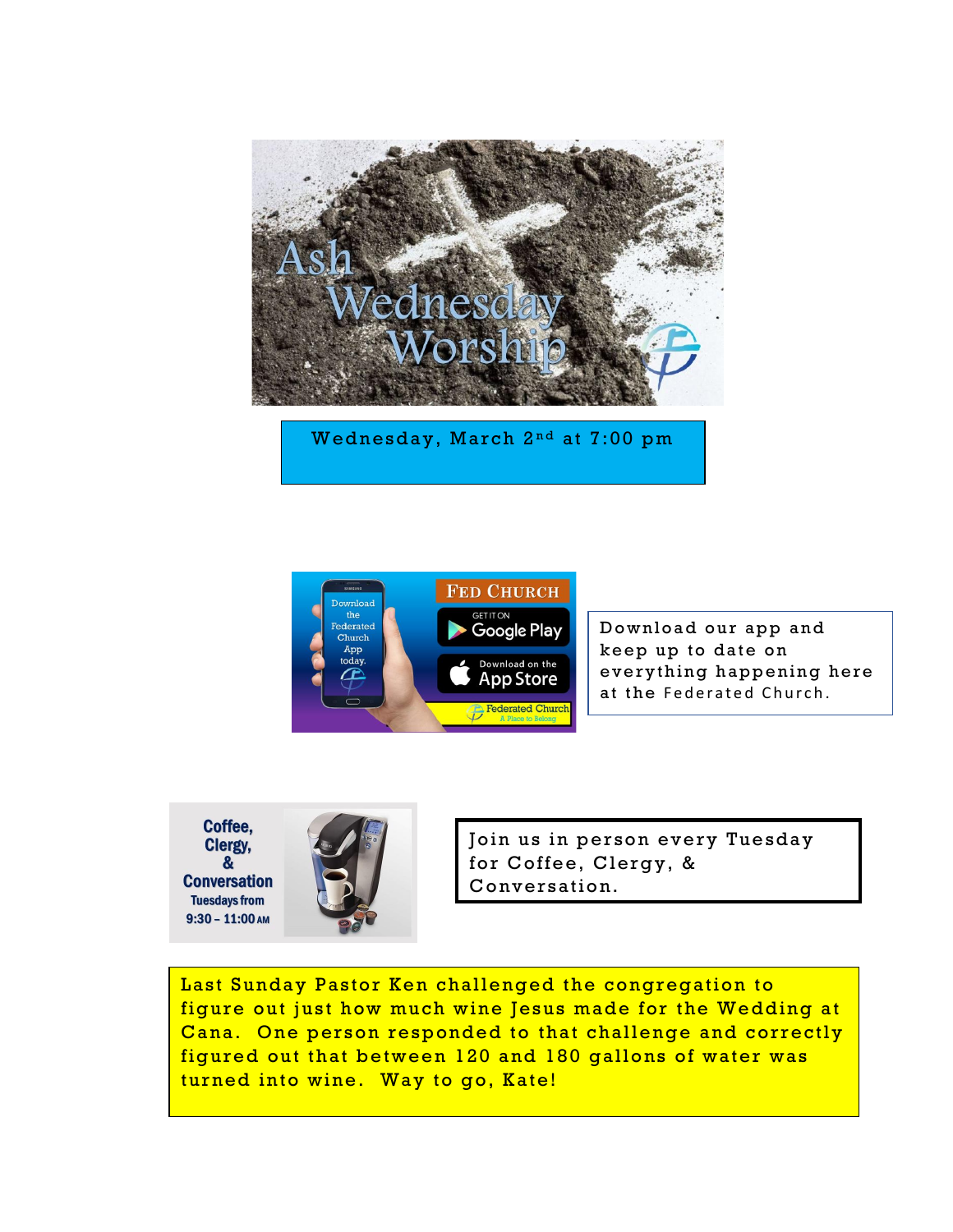

It Take a Village Diaper Ministry

Our Diaper Ministry is a partnership with Waterville Methodist Church. They began this ministry in March of 2020, when COVID began to affect our communities. They saw a need, researched it, and filed for grants. The following year they were looking for partners in surrounding communities because families were traveling far to seek this assistance. When they asked us, we immediately agreed that we wanted this for our community. All diapers are funded through a grant; however, Waterville holds diaper drives to supplement what the grant provides. Our contribution thus far has simply been to organize, wrap and distribute the diapers to those in our community.

We began our diaper distribution last November. We distribute diapers every third Saturday from 10am-Noon, believing the consistency and weekend hours will benefit the families we hope to serve. 40 diapers and wipes are provided each month, meant to help supplement. As the price of everything has gone up, so has the cost of diapers, and this ministry is more important than ever. Over the past four months, our impact has grown as the word gets out. If you would like to be involved in any aspect of this ministry, please let us know!

Email Villagediapers.FedChurch@gmail for more information or to sign up.

Heidi Barrette It Takes a Village, West Winfield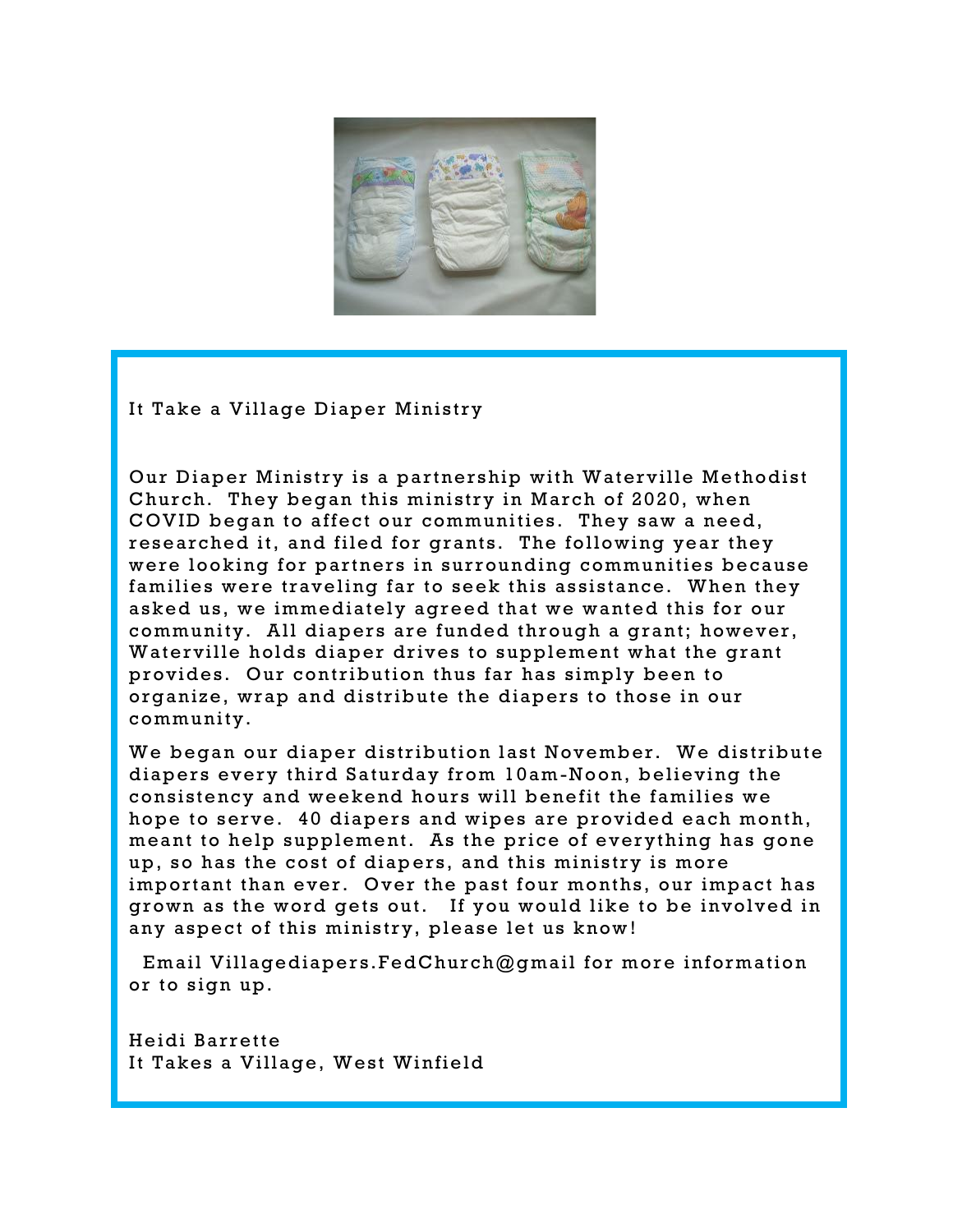#### **Applying Bible Principles**

Someone once said, "Experience is a good teacher, but she gives the test first and then the lesson." That's certainly true, and based on many of life's experiences, we frequently fail the test before we can benefit from the lesson.

The formula "e equals m ${\rm c}^{\,2\,}$ " is familiar to many college students but understood by very few people. Most of us know it had something to do with Einstein and was the formula that led to the release of enormous power and to the nuclear age. Similarly, in funding the local church, "e" might stand for *every*, "m" for *member*, "c" for *commitment*, and the "2" for the *effort multiplied by itself.* The fruit of that kind of effort is much more powerful than what Einstein discovered, even as Jesus described it in Matthew  $21:22$  — "Whatever you ask for in prayer with faith, you will receive."

Right now, as we consider the opportunity to support the ministries here at The Federated Church, God is putting us to the test. As Gordon Moyes stated, "Responsible giving or stewardship is not man's way of raising money, but God's way of raising people. . . . The church's budget is not a list of its expenses, but a record of its vision. It is not a list of bills to be met, but a program of ministry to be achieved."

As each of us prayerfully considers what God would have us give, and as we obey what God asks of us, we can trust him to provide the resources. That's a test  $-$  a test of where we are spiritually much more than where we are financially. It's a test of us as individuals and of us as a church. The question is whether or not we really believe that God has the power and ability to bless our obedience "far more than all we can ask or imagine" (Eph. 3:20).

How are you doing concerning God's tests regarding money in your life? If God's provision in your life in the days ahead depends on *how* you obey his leading now concerning your giving, what will the future be like for you?

It just might, you know. . . .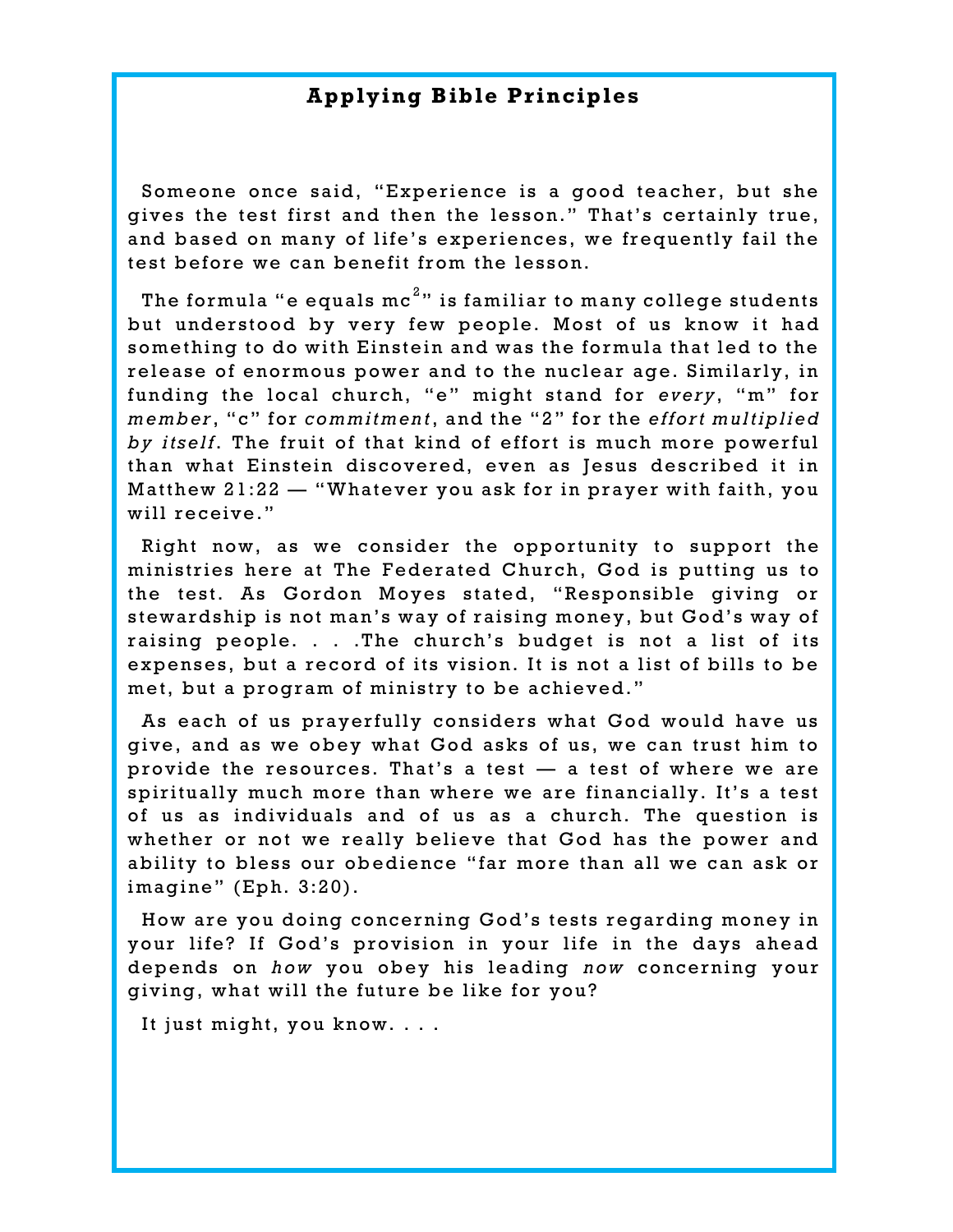# March

| Sunday                                            | Monday                                                                          | Tuesday                                                             | Wednesday                                                | Thursday                   | Friday | Saturday                                               |
|---------------------------------------------------|---------------------------------------------------------------------------------|---------------------------------------------------------------------|----------------------------------------------------------|----------------------------|--------|--------------------------------------------------------|
|                                                   |                                                                                 | $\mathbf{1}$<br>$9:30-11:00$ am<br>Coffee, Clergy<br>& Conversation | $\overline{a}$<br>7:00 pm<br>Ash<br>Wednesday<br>Service | 3                          | 4      | 5                                                      |
| 6<br>$9:30$ am<br>Worship<br>Service<br>Communion | $\overline{1}$<br>7:00 pm<br>Finance Board<br><b>Buildings &amp;</b><br>Grounds | 8<br>9:30-11:00 am<br>Coffee, Clergy<br>& Conversation              | $\overline{9}$                                           | 10                         | 11     | 12                                                     |
| 13<br>$9:30$ am<br>Worship<br>Service             | 14<br>7:00 pm<br>Worship Board                                                  | 15<br>9:30-11:00 am<br>Coffee, Clergy<br>& Conversation             | 16                                                       | 17<br>St. Patrick's<br>Day | 18     | 19<br>$10:00$ am $-$<br>12:00 pm<br>Diaper<br>giveaway |
| 20<br>$9:30$ am<br>Worship<br>Service             | 21<br>7:00pm Church<br>Council                                                  | 22<br>$9:30 - 11:00$ am<br>Coffee, Clergy<br>& Conversation         | 23                                                       | 24                         | 25     | 26                                                     |
| 27<br>$9:30$ am<br>Worship<br>Service             | 28                                                                              | 29<br>9:30-11:00 am<br>Coffee, Clergy<br>& Conversation             | 30                                                       | 31                         |        |                                                        |